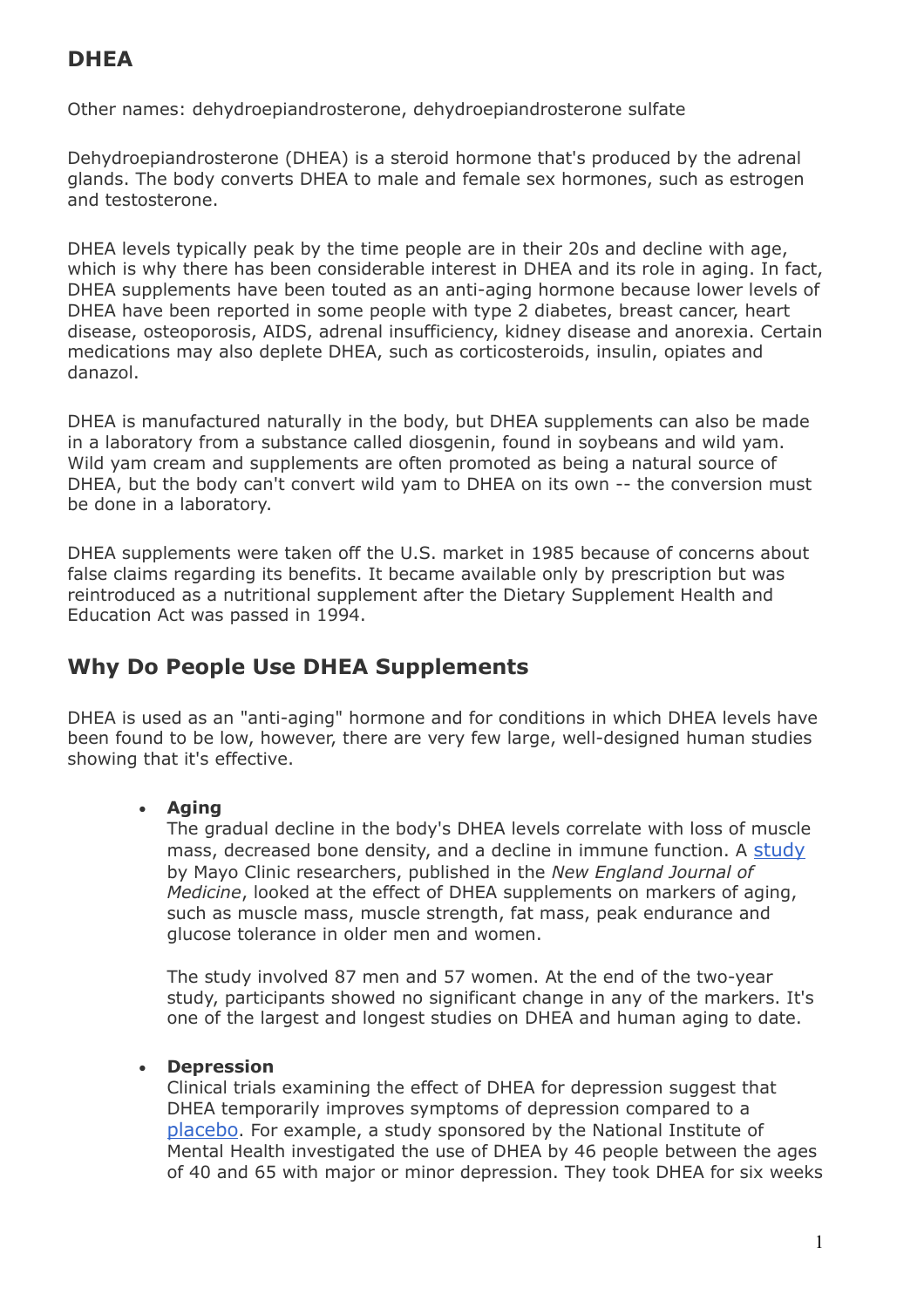(90 mg a day for three weeks followed by 450 mg a day for three weeks) or a placebo.

Twenty three people improved while taking DHEA, compared to 13 who responded while taking the placebo. After six weeks, 14 out of 15 people taking the placebo were still depressed, compared to eight out of 14 people taking DHEA.

Studies on lasting mood changes, however, have had inconsistent results. More research is needed before DHEA should be used for depression, however, because the long-term effects aren't known.

#### **Menopause**

One small study found that 25 mg a day of DHEA may reduce symptoms of menopause. Levels of other hormones were affected, however, which may have adverse effects.

#### **Obesity**

In animal studies, DHEA has shown some promise in reducing genetic or diet-induced obesity. A study funded by the National Institutes of Health looked at the effect of DHEA (50 mg a day) compared to a placebo for weight loss in 56 overweight adults between the ages of 65 and 78. At the end of the six month study, people taking DHEA lost an average of two pounds compared to the people taking the placebo, who gained just over one pound.

Although overall weight loss was minimal, results were more promising when fat loss around the abdomen was assessed. After six months, women taking DHEA lost 10% of their abdominal fat and men lost 7%.

A large study involving 942 men in the Massachusetts Male Aging Study looked at men between the ages of 40 and 70, first in 1987 to 1989 and then again in 1995 to 1997. Researchers found that fat around the abdomen (called central obesity) was associated with lower DHEA levels.

Although these are promising preliminary results, until we have more research on the safety and effectiveness of DHEA, researchers recommend trying other, more proven methods for weight loss.

#### **Osteoporosis**

Supplementation with DHEA has been studied to increase bone density. It is usually taken by mouth or applied as a cream to the inner thigh. DHEA hasn't been found to be helpful for younger women and men. Some evidence sugests it might be helpful for osteoporosis in older women. More research is needed.

#### **Sexual Dysfunction**

Studies on the use of DHEA for erectile dysfunction in men and sexual function in men and women have been inconsistent. A one-year study involving 280 men and women found that 50 mg a day of DHEA improved libido in women over 70 but not in younger women or men. Other studies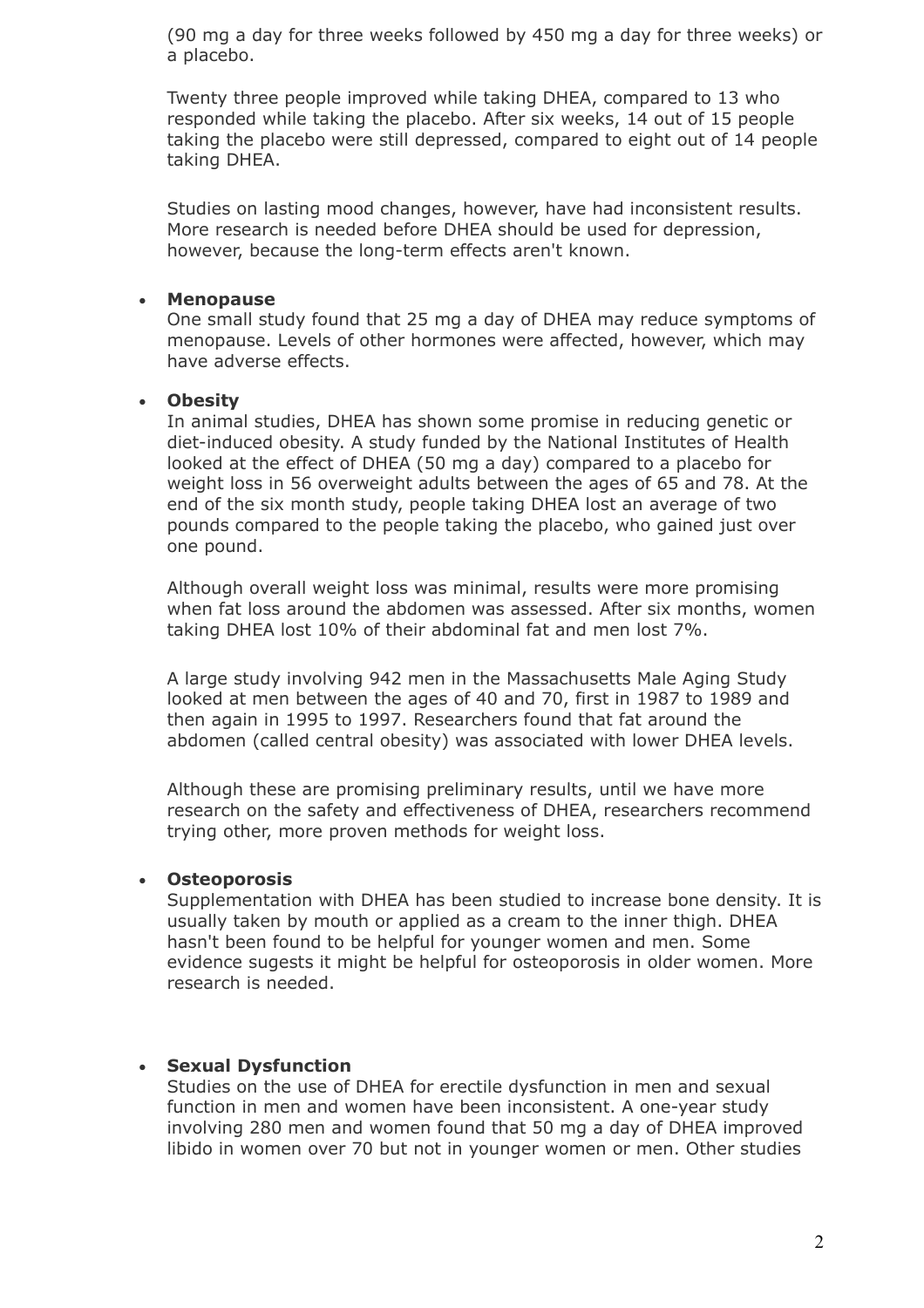have been mixed -- most have been too small to be meaningful or the treatment duration has been too short.

#### **Systemic Lupus Erythematosus**

Scientific evidence indicates that DHEA may enhance mental function and increase bone mass in women with systemic lupus erythematosus (SLE), an autoimmune disease affecting connective tissue. In fact, synthetic DHEA called prasterone (Prestara) is under investigation for the treatment of this condition and the prevention of loss of bone mineral density. The FDA has granted [orphan drug](http://rarediseases.about.com/od/rarediseaseso/a/orphandrug.htm) status for the prevention of loss of bone mineral density in SLE patients taking corticosteroids.

#### **Adrenal Insufficiency**

Adrenal insufficiency is a condition involving low levels of adrenal gland hormones. Several studies suggest DHEA supplements may improve wellbeing, quality of life, and sex drive in people with adrenal insufficiency. In 2003, prasterone (Fidelin) received [orphan drug](http://rarediseases.about.com/od/rarediseaseso/a/orphandrug.htm) status for adrenal insufficiency. Adrenal insufficiency can only be diagnosed by a doctor. It can be a medical emergency and should be properly diagnosed and treated by a qualified health professional.

 **Other Conditions** DHEA has also been explored for many other conditions, such as:

Alzheimer's disease Chronic fatigue syndrome Crohn's disease Heart disease **Schizophrenia** Sjogren's syndrome

## **DHEA Side Effects and Safety**

DHEA is a hormone, so it should only be used under the supervision of a qualified health practitioner. Pregnant or nursing women or children should not use DHEA. There have been no studies on the long-term safety of DHEA.

One of the more common side effects of DHEA supplements is acne. Other side effects include abdominal pain, hair loss, insomnia, nasal congestion, fatigue, oily skin, rapid or irregular heartbeats, or heart palpitations.

DHEA supplements may alter liver function, so people with liver disease shouldn't use DHEA. People with mood disorders such as depression should only use DHEA under the supervision of their health-care provider, as DHEA supplementation may worsen mood. High levels of the body's natural DHEA has been associated with psychotic disorders, so people with or at risk for psychotic disorders shouldn't use DHEA unless under the supervision of their health-care provider.

Since DHEA supplements may influence the production of male and female hormones, acne, greasy skin, facial hair growth, hair loss, weight gain around the waist, a deepening of the voice and other signs of masculinization may occur in women. Men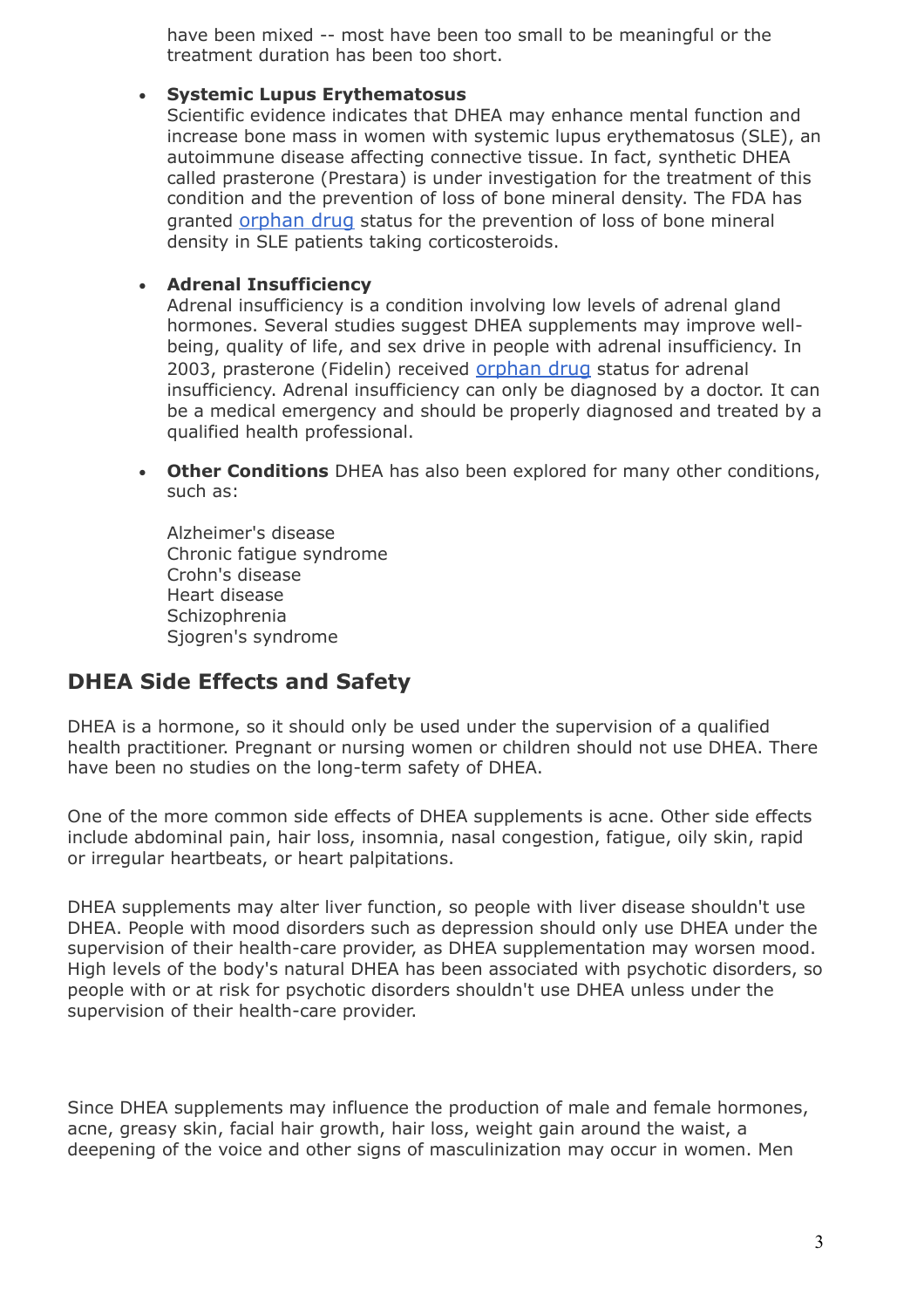may develop high blood pressure, male pattern baldness, aggressiveness, breast enlargement (gynecomastia), breast tenderness and shrinkage of the testicles.

DHEA supplements may also affect the levels of other hormones, such as insulin and thyroid hormone, and affect cholesterol levels. People with diabetes or hyperglycemia, high cholesterol, thyroid disorders, Cushing's disease or other hormonal disorders should be particularly cautious.

DHEA supplements may alter the levels estrogen and testosterone, which can theoretically increase the risk of hormone-sensitive cancers such as breast, prostate and ovarian cancer. It's also not known whether DHEA supplements may inhibit the body's ability to make DHEA.

People taking DHEA supplements may be more likely to develop blood clots, so people with clotting disorders, heart disease and those with a history of stroke should avoid DHEA supplements.

## **Possible Drug Interactions**

Theoretically, DHEA supplements may interfere with the effectiveness of antipsychotic drugs, such as chlorpromazine (Thorazine), fluphenazine (Prolixin) and prochlorperazine (Compazine).

DHEA supplements may increase the effects of the following medications:

- AZT (Zidovudine) -- HIV medication
- Barbiturates -- medications for sleep disorders
- Cisplatic -- cancer medication
- Estrogen and oral contraceptives
- Testosterone
- Benzodiazepines, such as triazolam (Halcion), alprazolam and dizaepam for anxiety and sleeping disorders

DHEA may interact in unpredicatable ways with the following drugs:

- Corticosteroids, such as prednisone, beclomethasone (Beconase, Vancenase), dexamethasone, hydrocortisone, prescribed for inflammatory conditions such as arthritis, asthma and skin infections.
- Insulin
- $\bullet$  lithium
- Prescription drugs that are broken down by the same liver enzymes, such as: allergy medication such as fexofenadine (Allegra), antifungal drugs such as itraconazole (Sporanox) and ketoconazole (Nizoral), cancer medications such as etoposide (VePesid), paclitaxel (Taxol), vinblastine, or vincristine, cholesterol medications, such as lovastatin, and oral contraceptives.